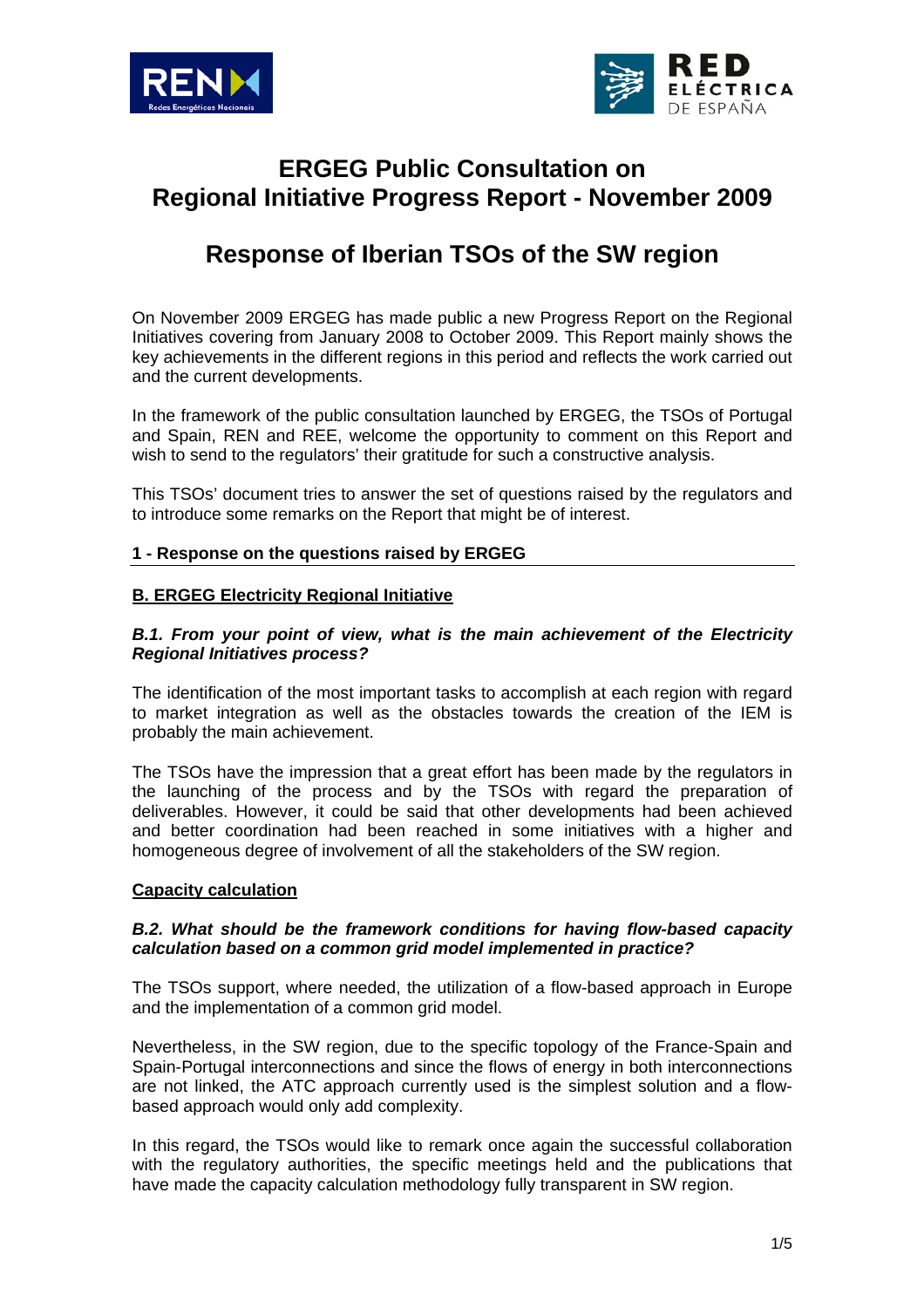



The TSOs consider that a clear identification of regions where the flow-based approach should be adopted would be very useful and propose to ERGEG the elaboration of this kind of analysis.

## **B.3. What do you believe should be the short- and long-term goals for a regional** *approach to capacity allocation?*

Having in mind that all the developments should be in accordance with the European Regulation in force, the TSOs believe that the short term goals should be the following:

- Implementation of a coordinated system of explicit auctions in the interconnection Portugal-Spain, in accordance with the already existing in the interconnection France-Spain, at least at monthly and yearly timeframes, complemented with a suitable secondary market;
- Full development of coordinated and harmonized mechanisms in the long-term timeframes in all the SW region interconnections;
- Day-ahead market coupling between MIBEL and CWE + Nordpool.

The long-term goals towards regional capacity allocation should be:

- Evolution from PTRs towards FTRs, when possible, always managed by TSOs
- Continuous intraday platform
- Balancing trade

The Regional Initiatives should work in close collaboration with the Work Streams of the Project Coordination Group (PCG).

# *B.4. Do you consider transparency requirements for capacity calculation sufficient? If not, what do you need additional data/information for?*

As TSOs, REN and REE are committed to enhance the efficiency and coordination of the capacity calculation methods in SW region and are already sharing all the information needed to perform the capacity calculations (network modelling, generation and demand scenarios, outages…) so, as the regulators of SW region know, the TSOs are fully transparent in this regard and they do not identify at this moment the need of publishing or exchanging other additional information.

# **Capacity allocation**

## *B.5. What practical steps should be taken at an interregional level to ensure an efficient and harmonised approach to capacity allocation in the 1) long-term; 2) day-ahead; and 3) intraday markets?*

In the long-term, despite the future evolutions will probably end in the use of FTRs, at the moment the goal should be to implement, in all the interconnections, coordinated mechanisms for PTRs/FTRs, managed by the TSOs, and to harmonize, as far as possible, the different auction platforms. The Contracts for Differences, currently only established in the Spanish System, could always be offered in forward markets without the support of the physical exchange capacity.

With regard day-ahead, the development of a realistic road-map for implementation is a must, and all the design issues should be clearly defined in advance in the regions to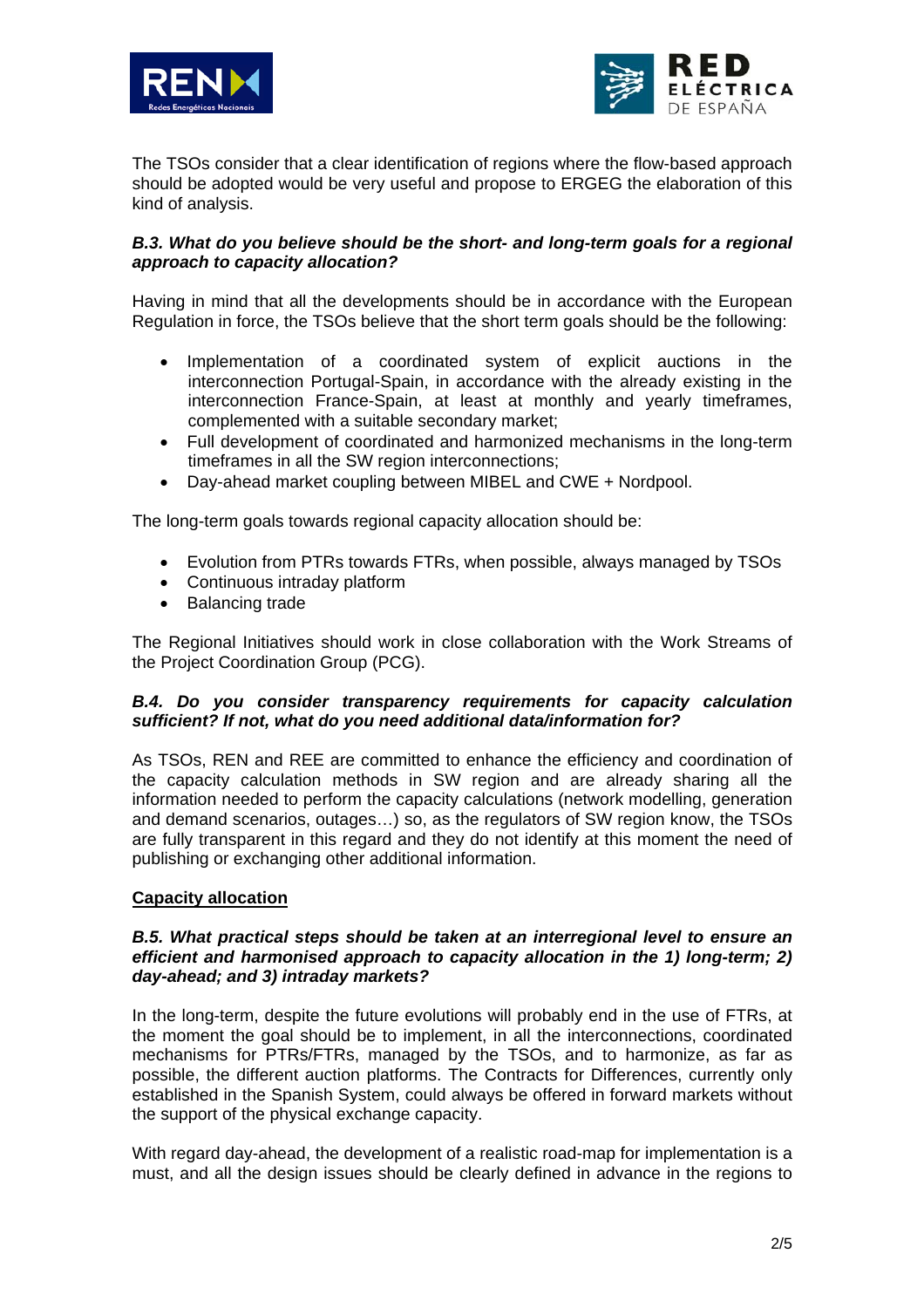



be implemented. The Regional Initiatives should play a supporting role in the recently announced project of coupling CWE + Nordpool + MIBEL.

## *B.6. What are the future challenges in ensuring that allocation mechanisms across all timeframes can work together?*

The main challenges will be the harmonization and integration of access rules, national regulations, interfaces and IT systems.

#### *B.7. Do you consider that achievements by different regions towards a harmonised set of rules at regional level for long–term capacity allocation merit further work or should there be more emphasis put on inter-regional harmonisation (considering that this may impede short-term regional progress)?*

The effort should be put in regional developments in the short term. It is better to start the way and permit the market participants to manage their risks in the long term than to focus on inter-regional harmonisation, which is a much longer process.

## *B.8. Do you think that extending the geographical scope of existing auction offices is advisable/feasible?*

A pre-requisite step before extending or merging auction offices is to fully develop joint auction mechanisms in all the SW interconnections, explicitly for the Spanish-Portuguese interconnection.

The process of extending the geographical scope of existing offices will unavoidably be done by merging different auction offices. However, it is important to remark that, having in mind the users' point of view, the most important point is to access to a common interface, at least by region. This access to a single interface independently of the number of auction platforms operating in each region should be considered much more important than having all the different platforms unified.

# *B.9. Do you agree with price market coupling as the target model for day-ahead capacity allocation?*

The TSOs fully support to implement a single price coupling all over Europe.

The main prerequisites for this purpose are:

- Top-down coordinated guidance of the implementation processes
- Harmonization of characteristics of the markets:
	- o Gate Closure Times (GCTs)
		- o Nature of products offered
		- o Complex conditions of bids
- Governance

The TSOs offer their whole collaboration to make the project of coupling CWE + MIBEL + Nordpool a success.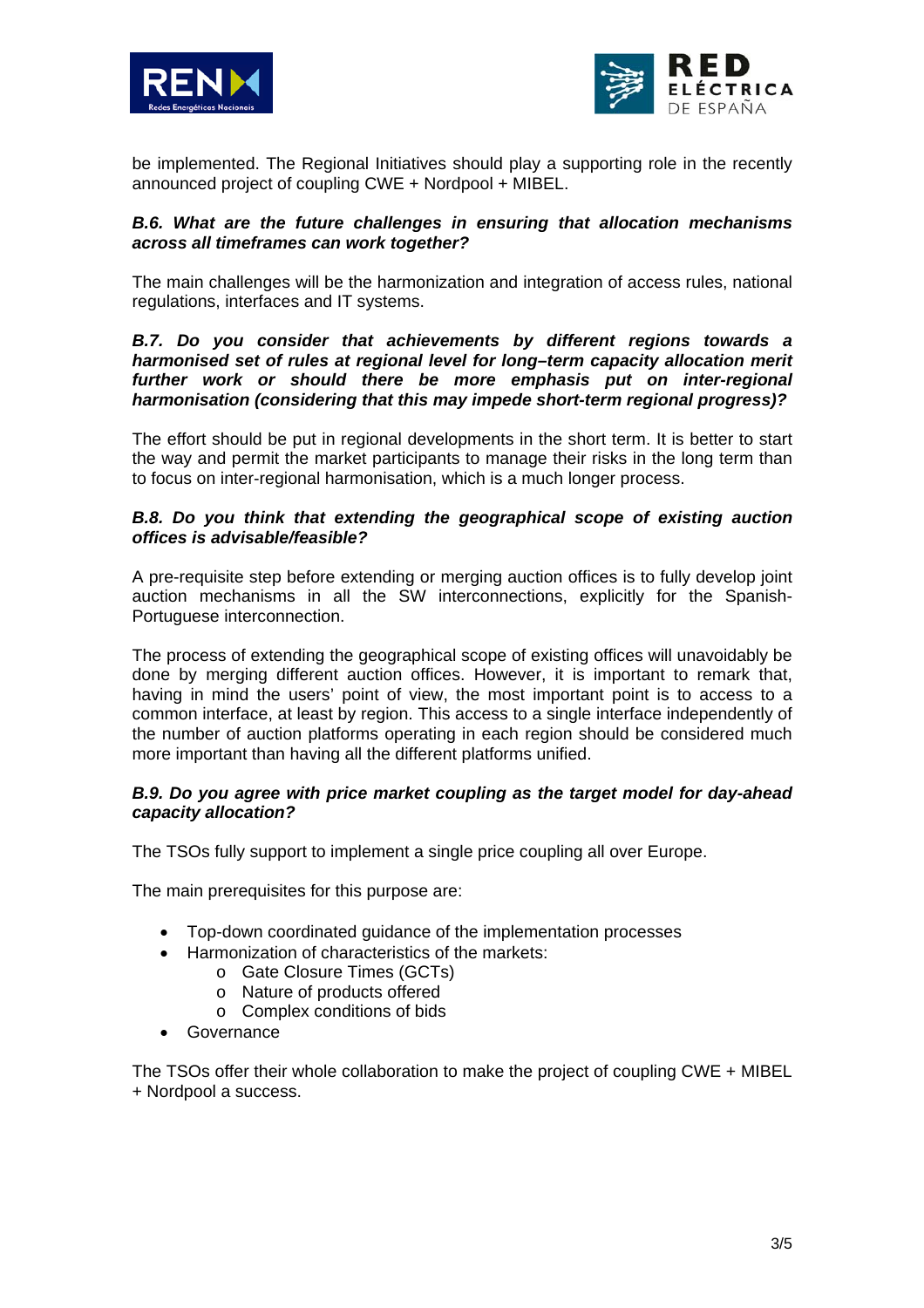



# **Balancing**

# *B.10. How important do you consider further development of cross-border balancing solutions? Which model do you consider appropriate and efficient?*

The TSOs consider that cross-border balancing is very important. The balancing services exchanged between system operators will permit the shared use of reserves between TSOs, respecting in any moment the systems security and with significant benefits in terms of cost reductions and renewable energy integration in a regional framework. The cross-border access to balancing markets is also a basic tool for the integration of renewable energies in the European network.

The TSOs have already stated that the exchange of balancing services between system operators (TSO-TSO model) is the preferable solution to be adopted in the SW region. This solution permits the shared use of reserves by means of bilateral exchanges between TSOs, while the market participants continue taking part in their respective balancing markets.

REN and REE are working bilaterally on the implementation of the TSO-TSO model in the region.

## **Transparency**

## *B.11. Do you share ERGEG's view that significant progress in transparency has been reached thanks to the ERGEG Regional Initiatives? What steps should be taken in order to enhance transparency further?*

Obviously the level of progress reached in transparency depended on the previous situation in each system. Whereas in some systems there was a high degree of transparency with regard information management and data handling, in others the Regional Initiatives have definitely helped to improve new developments.

With regard this issue, the TSOs think that the perspective of the market participants should be taken into account. Specific meetings with stakeholders or public consultation processes to improve transparency are a good option.

#### **2 –Comments on the text of the Progress Report**

#### **Section 1.2.3 – Market integration incentives**

The TSOs would like to be involved in the process of establishing incentives to the maximization of the level of available interconnection capacity, always without adversely affecting the system security.

#### **Section 3.1. – Key developments in SW region**

With regard to the new interconnection line between France and Spain, REE and RTE have made a joint venture to build up this new corridor. Furthermore, the interconnection lines between Spain and Portugal are being reinforced according to the agreed investment plan.